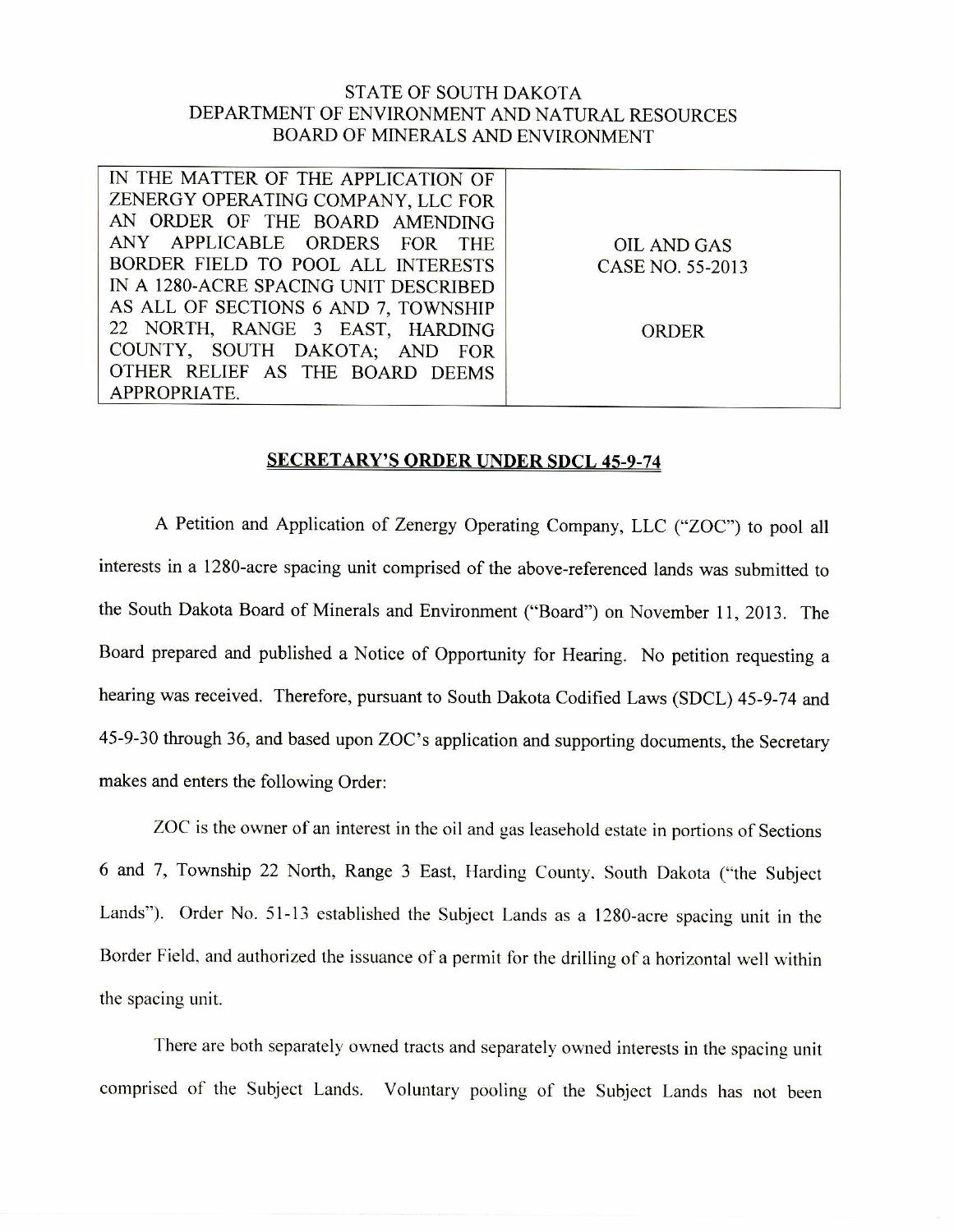accomplished.

Under the current case, ZOC has requested that the Board pool all interests in the aforementioned spacing unit, and that the Board authorize ZOC to drill, equip and operate the Pronghorn Federal 6B-7H horizontal well within said spacing unit.

In ZOC's opinion, pooling the Subject Lands will increase the ultimate recovery of the pool, prevent waste, prevent the drilling of unnecessary wells and protect correlative rights.

## **IT IS THEREFORE ORDERED**

A. Pooling of all interests in the 1280-acre spacing unit comprised of Sections 6 and 7, Township 22 North, Range 3 East, Harding County, South Dakota, is hereby granted for the Border Field. ZOC is hereby authorized to drill, equip and operate the Pronghorn Federal 6B-7H well.

B. All expenses incurred in drilling, equipping and operating the Pronghorn Federal 6B-711 well on the spacing unit, plus a reasonable charge for supervision and interest, and all production from the well, shall be allocated to the various tracts within the spacing unit on the basis of the ratio of the number of acres contained in each separately owned tract to the number of acres in the spacing unit.

C. Operations incident to the drilling of a well on any portion of the spacing unit shall be deemed for all purposes the conduct of such operation upon each separately owned tract in the spacing unit, and production allocated to each tract shall, when produced, be deemed for all purposes to have been produced from each tract by a well drilled thereon.

D. Any owner of mineral interests in the spacing unit may elect to participate in the risk and cost of the drilling and operation of the Pronghorn Federal 6B-7H well at any time prior to completion of the well upon the basis of full participation or upon terms and conditions mutually agreeable to ZOC and the mineral interest owner.

2